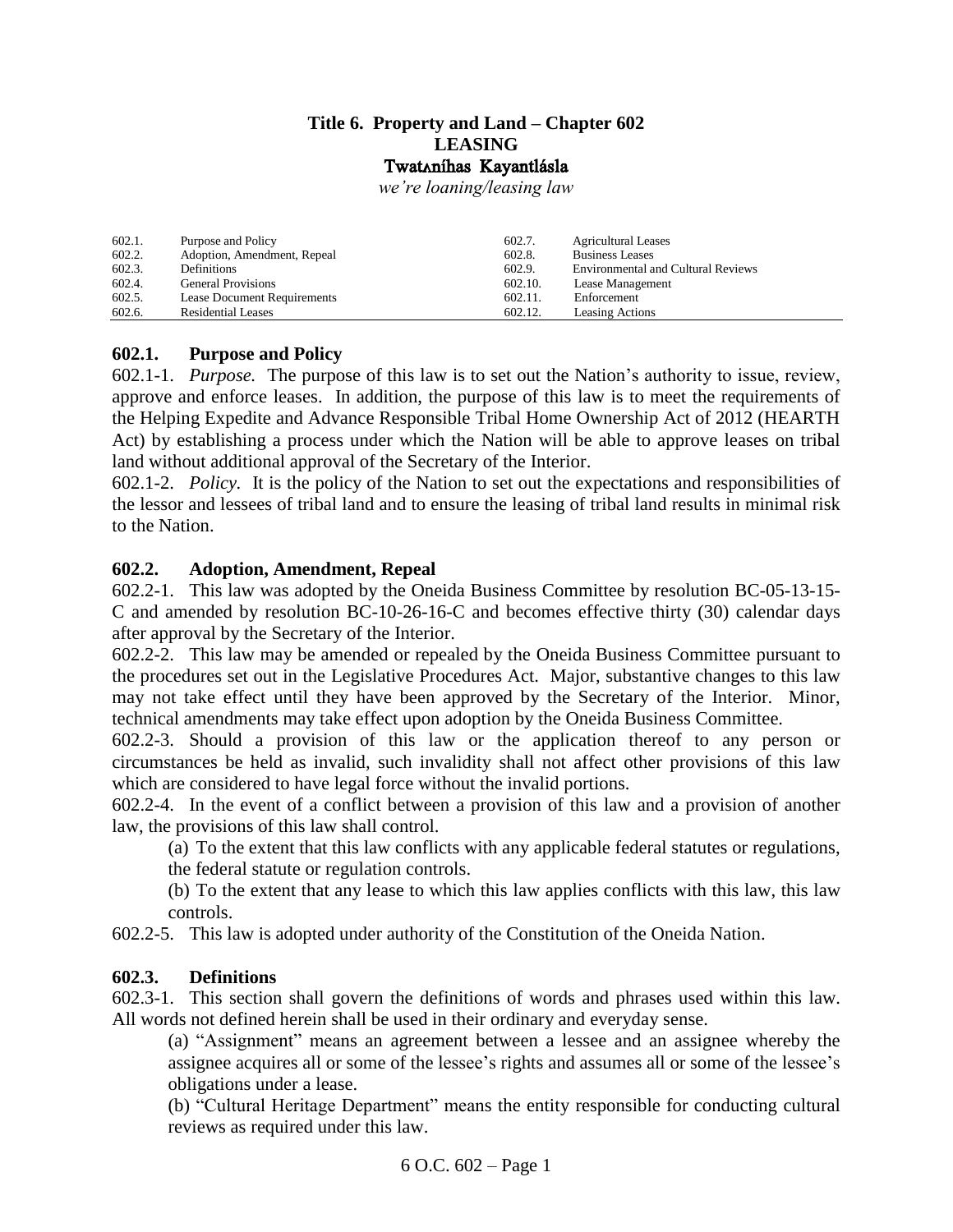(c) "Cultural Review" means a review of the anticipated effects of a proposed lease document on archaeological, cultural and/or historic resources.

(d) "Environmental, Health and Safety Division" means the entity responsible for conducting environmental reviews as required under this law.

(e) "Environmental Review" means a review of the anticipated environmental effects of a proposed lease document.

(f) "Guardian" means one who has legal authority and duty, as appointed by a court of competent jurisdiction, to care for another's person or property because of the other's infancy, incapacity or disability.

(g) "Improvements" means buildings, other structures, and associated infrastructure attached to the leased premises.

(h) "Judiciary" means the judicial system that was established by Oneida General Tribal Council resolution GTC-01-07-13-B to administer the judicial authorities and responsibilities of the Nation.

(i) "Land Management" means the Division of Land Management or other entity responsible for entering into leases of tribal land.

(j) "Lease" means a written contract between the Nation and a lessee, whereby the lessee is granted a right to use or occupy tribal land, for a specified purpose and duration.

(k) "Lease Document" means a lease, lease amendment, assignment, sublease or leasehold mortgage.

(l) "Leasehold Mortgage" means a mortgage, deed of trust, or other instrument that pledges a lessee's leasehold interest as security for a debt or other obligation owed by the lessee to a lender or other mortgagee.

(m)"Lessee" means a person or entity who has acquired a legal right to use or occupy tribal land by a lease under this law, or one who has the right to use or occupy a property under a lease.

(n) "Lessor" means the Nation, in its capacity as the legal, beneficial and/or equitable owner of tribal land subject to a lease.

(o) "Nation" means the Oneida Nation.

(p) "Performance Bond" means a bond given to ensure the timely performance of a lease.

(q) "Rule" means a set of requirements, including fee schedules, enacted jointly by Land Management and the Oneida Land Commission in accordance with the Administrative Rulemaking law based on authority delegated in this law in order to implement, interpret and/or enforce this law.

(r) "Secretary" means the Secretary of the Interior, U.S. Department of the Interior, or its authorized representative.

(s) "Sublease" means a written agreement by which the lessee grants to a person or entity a right to use or occupy no greater than that held by the lessee under the lease.

(t) "Tribal Land" means the surface estate of land or any interest therein held by the United States in trust for the Nation; land held by the Nation subject to federal restrictions against alienation or encumbrance; land reserved for federal purposes; and/or land held by the United States in trust for the Nation under Section 17 of the Indian Reorganization Act, 25 U.S.C §477, et. seq.

#### <span id="page-1-0"></span>**602.4. General Provisions**

602.4-1. *Applicable Land.* This law applies to all tribal land.

602.4-2. *Applicable Leases.*

(a) Except as excluded in (b) below, or as contrary to applicable federal statutes and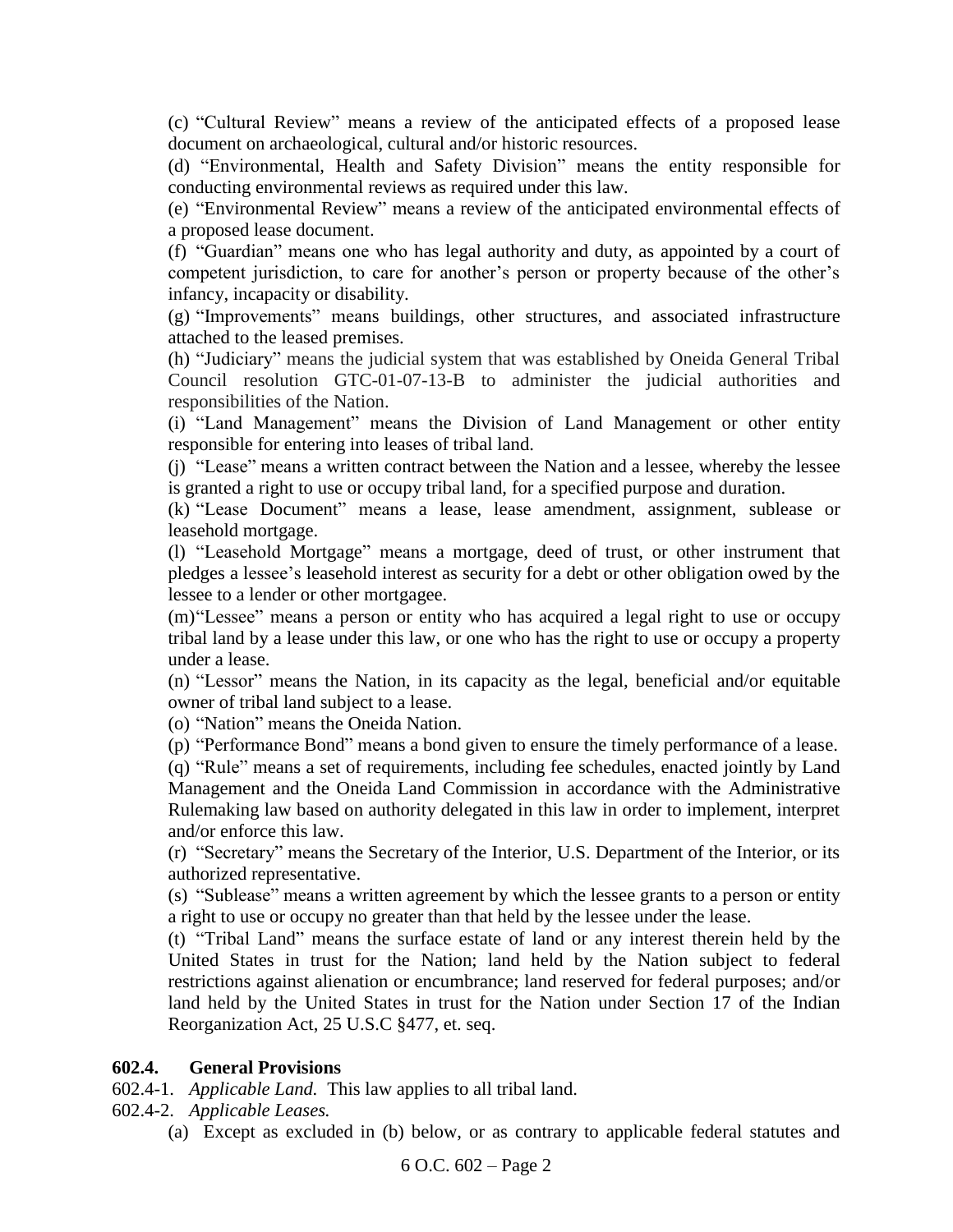regulations, this law applies to all residential, agricultural and business leases executed by the Nation and to all actions and decisions taken in connection with those leases. Provided that, nothing herein may be construed to affect the terms and conditions of leases existing when this law goes into effect or amendments, assignments, subleases or encumbrances made to those leases.

(b) This law does not apply to mineral leases, any lease of individually owned Indian allotted land in accordance with  $25 \text{ U.S.C. } 415 \text{ (h)}(2)$ , leases included in the Nation's home ownership programs administered using federal funding or leases lasting one (1) year or less.

602.4-3. *Applicable Law.* In addition to this law, leases approved under this law are subject to: (a) all of the Nation's laws, except to the extent those laws are inconsistent with applicable federal law; and

(b) applicable federal laws.

602.4-4. Pursuant to the authority of the Secretary to fulfill the trust obligation of the United States to the Nation under federal law, the Secretary may, upon reasonable notice from the Nation and at the discretion of the Secretary, enforce the provisions of, or cancel, any residential, agricultural or business lease on tribal land executed by the Nation. The United States may not be liable for losses sustained by any party to a residential, agricultural or business lease executed pursuant to this law.

602.4-5. Lease parties shall resolve all disputes over residential, agricultural and business leases under the Nation's laws and in accordance with federal law. Nothing in this law may be construed to waive the Nation's sovereign immunity.

602.4-6. After the Secretary approves this law, all leases of tribal land approved and executed under this law may become effective without federal approval under 25 U.S.C. 415(h), unless the Secretary rescinds approval of this law and reassumes responsibility for such approval.

# <span id="page-2-0"></span>**602.5. Lease Document Requirements**

602.5-1. *Information and Application.* Land Management shall approve and execute all leases. Land Management shall make available information on obtaining residential, agricultural or business lease documents. Parties interested in obtaining a residential, agricultural or business lease document shall submit an application to Land Management pursuant to the rules which Land Management and the Oneida Land Commission shall jointly develop.

(a) Land Management shall develop, and the Oneida Land Commission shall approve, the format and requirements set out in the lease document applications for different types of leases, as well as additional procedures and processes to be followed when offering and awarding lease documents.

602.5-2. *Terms and Conditions.* Land Management shall ensure leases are in writing and contain, at a minimum, the following:

(a) A description of the land or building being leased including surveys and legal descriptions based on metes and bounds, rectangular, or lot and block systems which meet the requirements of the Land Titles and Records Office of the Bureau of Indian Affairs;

(b) The effective date and term of the lease;

(c) The purpose of the lease and authorized uses of the leased premises;

(d) The parties to the lease;

(e) How much rent is due, when it is due, who receives it, what form(s) of payment is acceptable, and whether any late payment charges or special fees apply and the rate of interest to be charged if the lessee fails to make payments in a timely manner;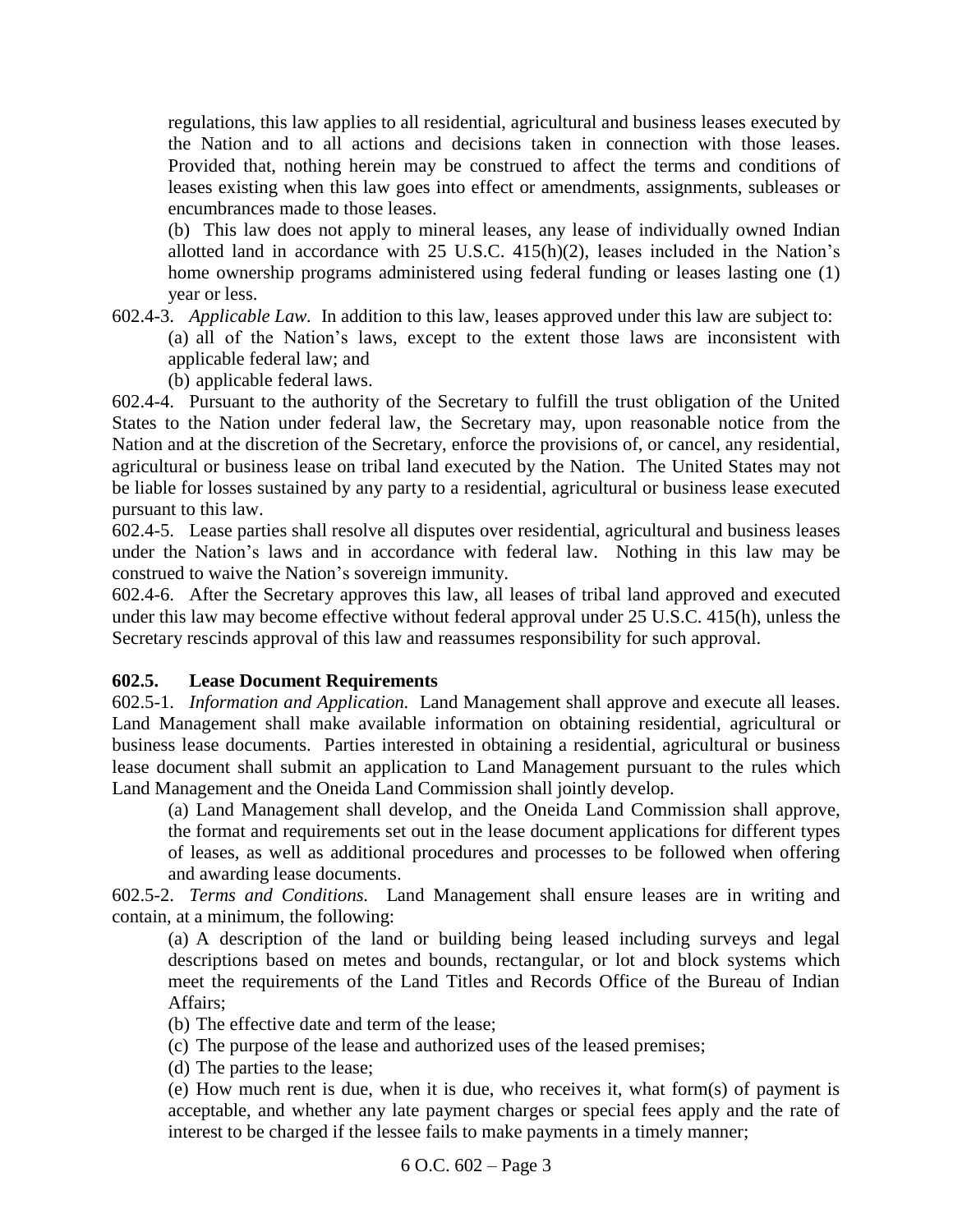(f) Whether there will be rental reviews or adjustments, how and when they will be done, when any adjustments will be effective and how disputes regarding adjustments will be resolved;

(g) Who is responsible for any taxes applied to the property and/or improvements;

(h) Due diligence requirements that apply, if any;

(i) Performance bond and insurance requirements that apply, if any;

(j) Land Management has the right, at any reasonable time during the term of the lease and upon reasonable notice, in accordance with this law and any other applicable laws, policies and rules of the Nation, to enter the leased premises for inspection and to ensure compliance with the lease;

(k) The lessee holds the United States and the Nation harmless from any loss, liability or damages resulting from the lessee's use or occupation of the leased premises;

(l) The lessee indemnifies the United States and the Nation against all liabilities or costs relating to the use, handling, treatment, removal, storage, transportation, or disposal of hazardous materials, or the release or discharge of any hazardous material from the leased premises that occurs during the lease term, regardless of fault, with the exception that the lessee is not required to indemnify the Nation for liability or cost arising from the Nation's negligence or willful misconduct; and

(m)Land Management may, at its discretion, treat as a lease violation any failure by the lessee to cooperate with a request to make appropriate records, reports or information available for inspection and duplication.

602.5-3. *Improvements.* Land Management shall ensure lease documents set out requirements related to improvements, including:

(a) whether improvements may be constructed;

(b) ownership of improvements;

(c) responsibility for constructing, operating, maintaining and managing improvements;

(d) whether the lessee shall submit development plans and/or construction management schedules to Land Management for approval prior to beginning construction of any improvements;

(e) removal of improvements;

(f) whether a lessee may develop equity in improvements and sell its interest in the lease based on the equity; and

(g) the lessor's right of first refusal to purchase the lessee's interest, if any.

602.5-4. *Obtaining a Lease Document.* Land Management shall ensure lease documents are entered into by written consent of the lessor and the lessee unless otherwise provided herein and that the lease documents contain effective dates.

(a) The lease may authorize subleases only upon approval and execution from Land Management. This in no way relieves the parties from carrying out their duties under the lease.

(b) The lease may authorize leasehold mortgages on the leasehold interest for the purpose of financing to develop and improve the premises. Land Management shall approve the leasehold mortgage.

(c) The lease may not authorize mortgages that encumber title to tribal land.

602.5-5. *Payments.* For any lease requiring payments to be made to the lessor, the lessor shall provide the Secretary with such documentation of the lease payments as the Secretary may request to enable the Secretary to discharge the trust responsibility of the United States.

602.5-6. *Environmental and Cultural Reviews.* Land Management may not approve a lease until an environmental review and a cultural review, as required under section 602.9, have been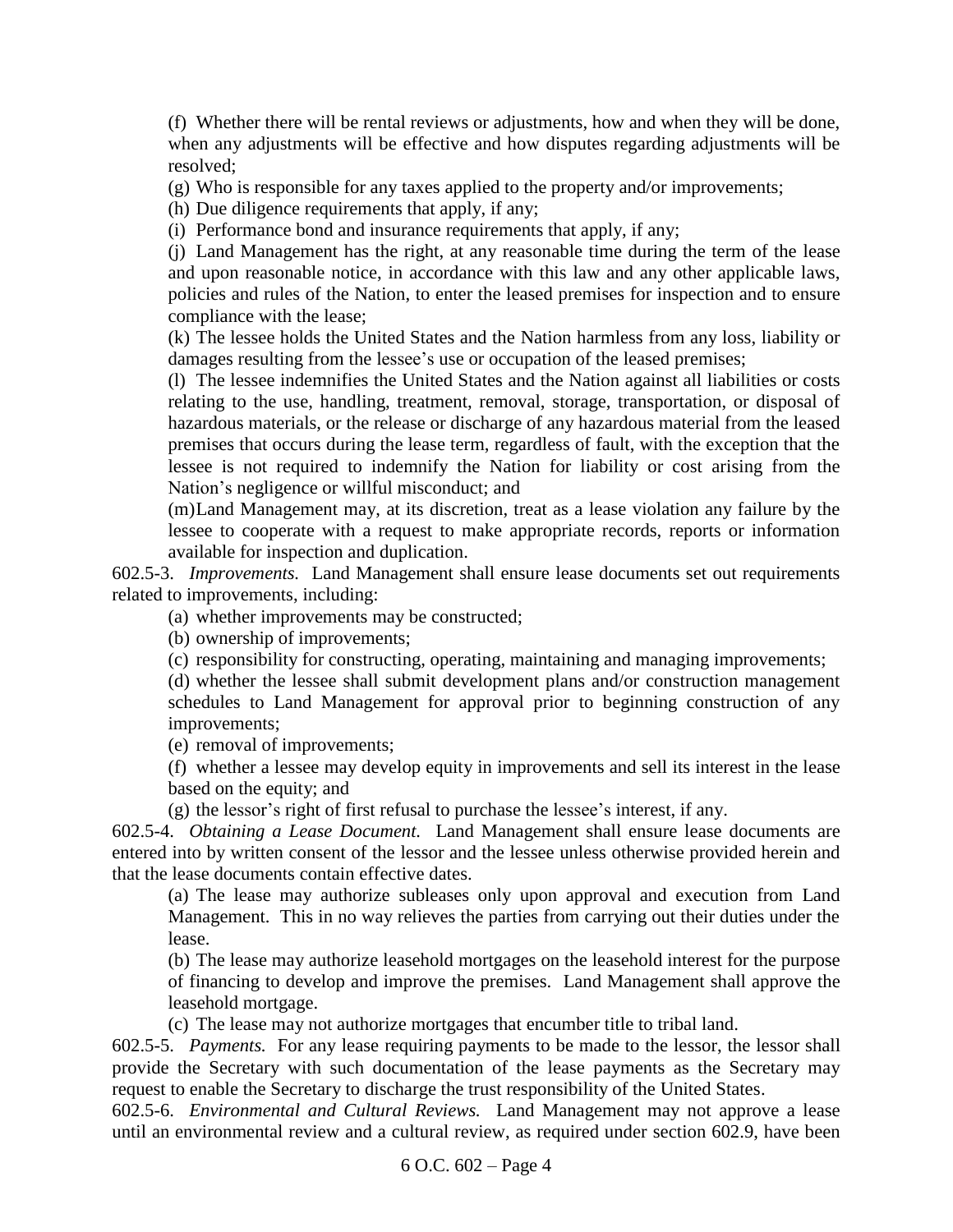completed. Leases approved and executed in violation of this section are null and void. 602.5-7. *Documentation.* The following are required for a party to enter into a lease:

(a) a signed lease; and

(b) any reports, surveys and site assessments needed to comply with the Nation's environmental, cultural resource and land use requirements.

## <span id="page-4-0"></span>**602.6. Residential Leases**

602.6-1. In addition to the requirements that apply to all leases under section 602.5, the requirements of this section also apply to residential leases.

602.6-2. A residential lease is required for the lease of land suited or used for the construction, improvement, and/or maintenance of a dwelling and related structures on the premises, and otherwise to use or occupy said premises for residential purposes.

602.6-3. *Duration.* Residential leases may not exceed seventy-five (75) years.

602.6-4. *Appraisal, Local Studies.*

(a) Land Management shall determine the fair annual lease value using an appraisal or equivalent procedure performed by Land Management utilizing the following data: improvement cost, replacement cost, earning capacity, and sales and lease data of comparable sites. Land Management shall ensure that an appraisal log reporting the methods of appraisal and value of the tribal land is attached to every residential lease.

(b) Alternatively, Land Management shall determine the fair annual lease value using an appraisal performed by a licensed appraiser utilizing the Uniform Standards of Professional Appraisal Practice or another commonly accepted method of appraisal. Land Management shall ensure that an appraisal log describing the method of appraisal and value of the tribal land is attached to every residential lease.

602.6-5. *Fair Annual Lease Value.* Land Management may offer residential leases at reduced rates if it determines that doing so is in the best interest of the Nation. Under such circumstances an appraisal is not required. In all other circumstances, a residential lease may not be approved for less than the present fair annual lease value as set forth in the appraisal.

602.6-6. *Lease by Guardian.* A parent or legal guardian may enter into a residential lease on behalf of his or her child or ward.

#### <span id="page-4-1"></span>**602.7. Agricultural Leases**

602.7-1. In addition to the requirements that apply to all leases under section 602.5, the requirements of this section also apply to agricultural leases.

602.7-2. An agricultural lease is required for the lease of land suited or used for the production of crops, livestock or other agricultural products, or land suited or used for a business that supports the surrounding agricultural community.

602.7-3. *Duration and Renewal.* Agricultural leases may not exceed twenty-five (25) years, except that any such lease may include an option to renew for up to two (2) additional terms, which may not exceed twenty-five  $(25)$  years each.

602.7-4. *Management of Land.* Land Management shall ensure that agricultural leases require the lessee to manage land in accordance with the conservation plan that the Nation shall develop and any agricultural resource management plan and/or other appropriate stipulations developed by the Nation.

602.7-5. *Lease Valuation.* Agricultural leases are valued based on the bidding process required as part of the lease award process included in the rules, which Land Management and the Oneida Land Commission shall jointly develop.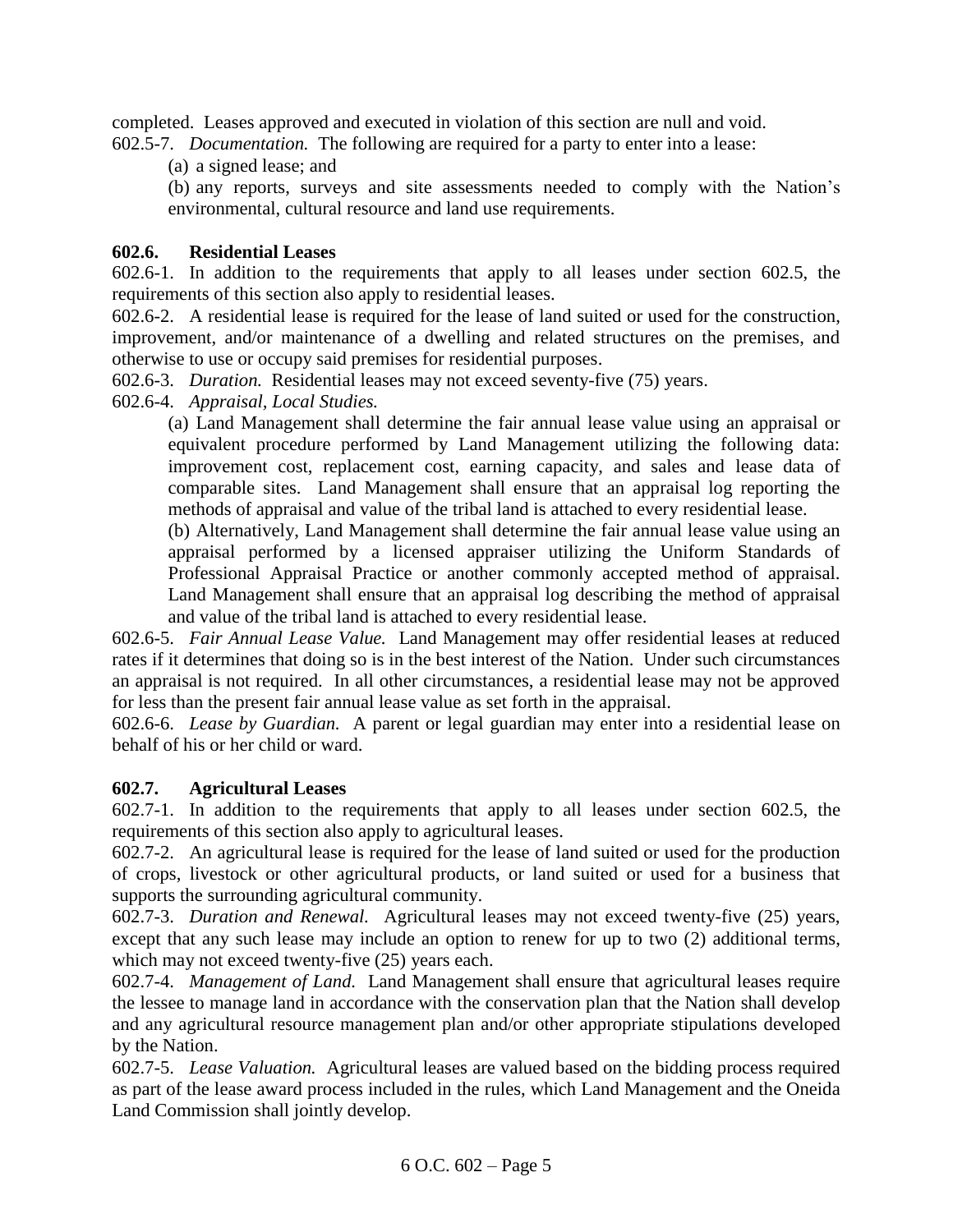#### <span id="page-5-0"></span>**602.8. Business Leases**

602.8-1. In addition to the requirements that apply to all leases under section 602.5, the requirements of this section also apply to business leases.

602.8-2. A business lease is required for the lease of land suited or used for business purposes including retail, office, manufacturing, storage, or other business purposes; and public purposes, including religious, educational, recreational, cultural, or other public purposes.

602.8-3. *Duration and Renewal.* Business leases may not exceed twenty-five (25) years, except that any such lease may include an option to renew for up to two (2) additional terms, which may not exceed twenty-five (25) years each.

602.8-4. *Supporting Documents.* All applicants for business leases shall submit the following documents to Land Management:

(a) financial statement;

(b) site survey and legal description, if applicable;

(c) other documents as may be required by any business leasing management plan developed by the Nation.

602.8-5. *Appraisal, Local Studies.*

(a) Land Management shall determine the fair annual lease value using an appraisal or equivalent procedure performed by Land Management utilizing the following data: improvement cost, replacement cost, earning capacity, and sales and lease data of comparable sites. Land Management shall ensure that an appraisal log reporting the methods of appraisal and value of the tribal land is attached to every business site lease.

(b) Alternatively, Land Management shall determine the fair annual lease value using an appraisal performed by a licensed appraiser utilizing the Uniform Standards of Professional Appraisal Practice or another commonly accepted method of appraisal. Land Management shall ensure that an appraisal log describing the method of appraisal and value of the tribal land is attached to every business site lease.

602.8-6. *Fair Annual Lease Value.*

(a) No lease may be approved for less than the present fair annual lease value as set forth in the appraisal, except as follows:

(1) The lessee is in the development period;

(2) Land Management is providing an incentive for businesses to locate on tribal land, and is providing lease concessions, lease improvement credits, and lease abatements to attract such business; or

(3) Land Management determines such action is in the best interest of the Nation. (b) A lease may:

(1) Be structured at a flat lease rate; and/or

(2) Be structured at a flat lease rate plus a percentage of gross receipts, if the lessee is a business located in a shopping center, or the lessee generates over one million dollars (\$1,000,000.00) annually in gross receipts; and/or

(3) Be structured based on a percentage of gross receipts, or based on a market indicator; and/or

(4) Be structured to allow for lease rate adjustments; Land Management shall ensure that the lease specifies how adjustments will be made, who will make such adjustments, when adjustments go into effect, and how disputes may be resolved; and/or

(5) Be amended to allow for lease rate adjustments; and/or

(6) Provide for periodic review giving consideration to the economic conditions, exclusive of improvement or development required by the contract or the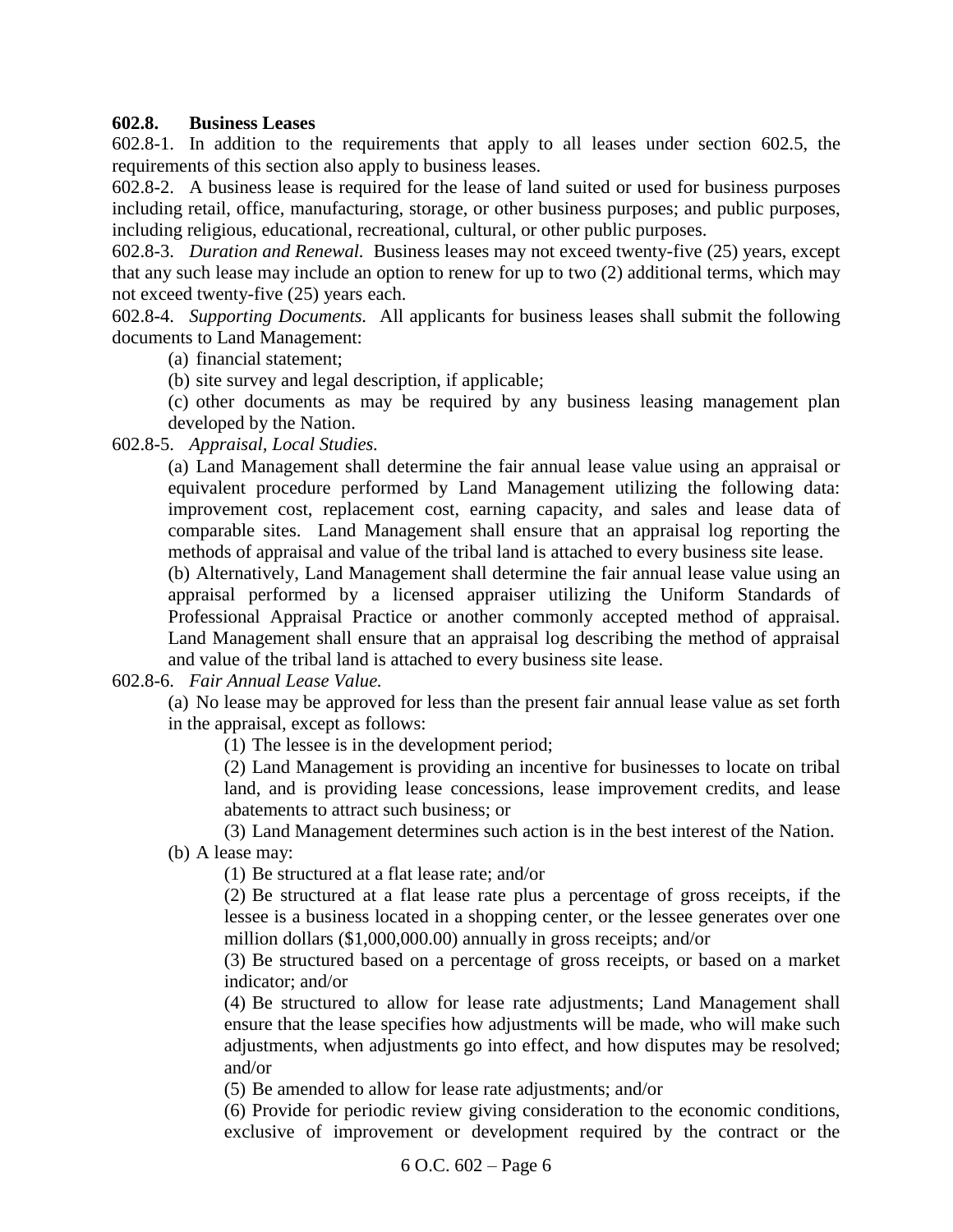contribution value of such improvements.

(c) Land Management shall keep written records of the basis used in determining the fair annual lease value, as well as the basis for adjustments and shall present such records to the lessee and include them in any lease file.

602.8-7. *Performance Bond.* If a performance bond is required under a business lease, the lessee shall obtain the performance bond in an amount that reasonably assures performance on the lease. Land Management may require performance bonds for the purpose of guaranteeing any of the following:

- (a) The annual lease payment;
- (b) The estimated development cost of improvements; and
- (c) Any additional amount necessary to ensure compliance with the lease.

## <span id="page-6-0"></span>**602.9. Environmental and Cultural Reviews**

602.9-1. *Applicability.* Land Management may not consider approving a lease document until an environmental review and a cultural review have been completed.

602.9-2. *Environmental Reviews.* The Nation is solely responsible for ensuring that the environmental review has been completed in accordance with this law. The Environmental, Health and Safety Division or its designee shall conduct an environmental review on all proposed lease documents in accordance with the process established under the National Environmental Policy Act (NEPA), 42 U.S.C. 4321 et seq, to evaluate environmental effects of federal undertakings and, at a minimum, the process shall:

(a) Identify and evaluate any significant effects of the proposed action on the environment;

(b) Establish a process for notifying the public of significant environmental impacts;

(c) Ensure that the public has a reasonable opportunity to provide comments regarding the action and its environmental impacts;

(d) Require the Nation to respond to relevant and substantive comments received from the public.

602.9-3. *Cultural Reviews.* The Cultural Heritage Department or its designee shall conduct a cultural review on all proposed lease documents in accordance with the permit review requirements for undertakings established in the Protection and Management of Archeological & Historical Resources law.

602.9-4. *Environmental and Cultural Review Completion.* The Environmental, Health and Safety Division shall forward a completed environmental review and the cultural review to Land Management for consideration in the approval or denial of a lease document.

(a) Before approving a lease document, Land Management may require any reasonable actions, as recommended within the environmental review or cultural review, be completed.

(b) The Environmental, Health and Safety Division shall prepare an updated environmental review and the Cultural Heritage Department shall prepare an updated cultural review upon completion of any reasonable actions.

#### <span id="page-6-1"></span>**602.10. Lease Management**

602.10-1. *Management Plan.* Land Management shall:

(a) manage existing leases as well as those executed pursuant to this law; and

(b) institute a leasing management plan that employs sound real estate management practices, and addresses accounting, collections, monitoring, enforcement, relief, and remedies.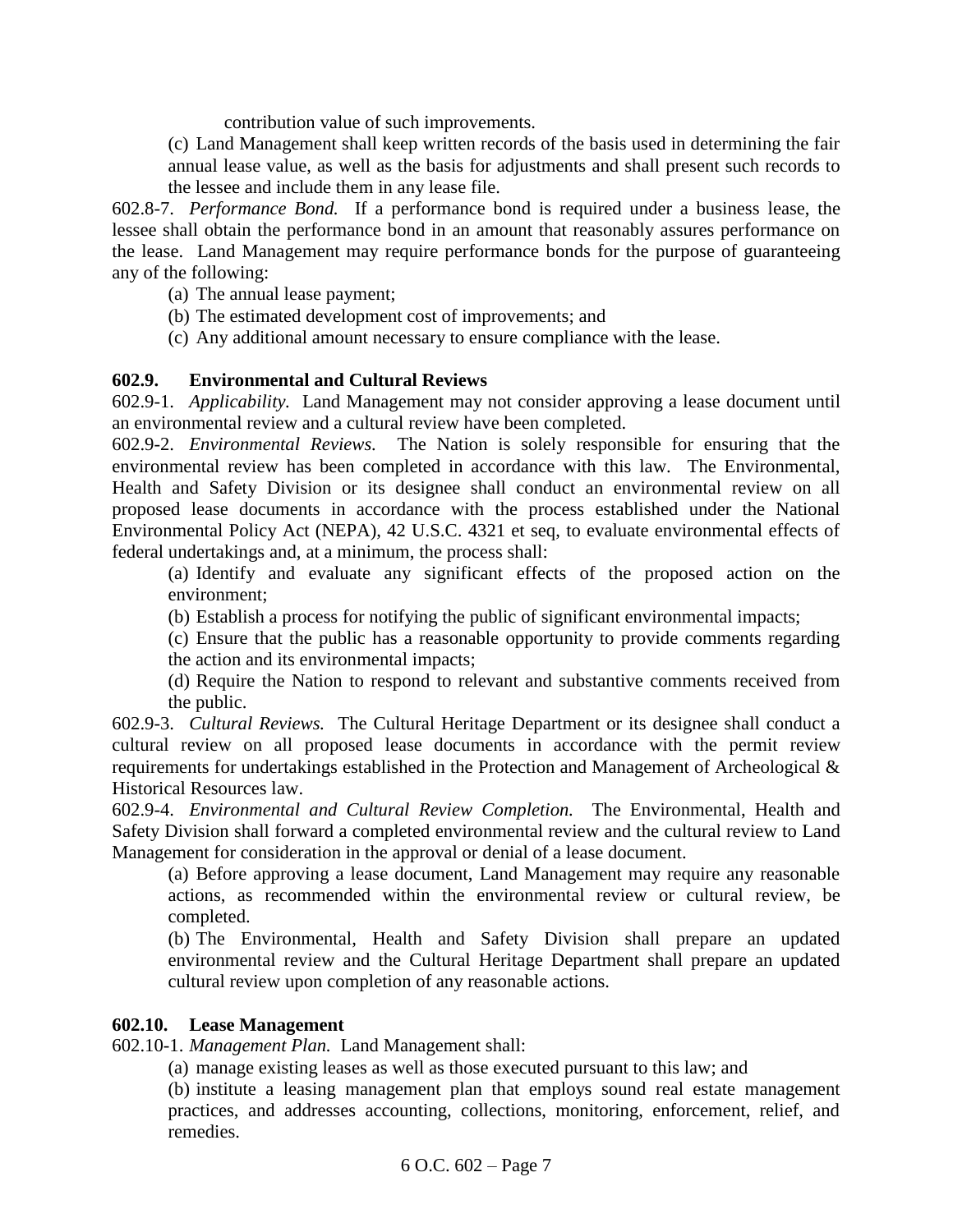602.10-2. *Accounting.* Land Management shall implement an accounting system that generates invoices, accounts for payments, and dates of when rate adjustments should be made. Nothing in this section may be construed to absolve the lessee of its duties under a lease.

602.10-3. *Recording Lease Documents.* Land Management shall provide all lease documents of tribal land, except residential subleases, to the Bureau of Indian Affairs for encoding and to be forwarded to the Land Titles and Records Office. Land Management shall record all lease documents of tribal land with the Oneida Nation Register of Deeds. Land Management shall also distribute a copy of the recorded lease documents to the lessee.

602.10-4. *Ownership of Records.* Records of activities taken pursuant to this law with respect to tribal land are the property of the United States and the Nation. Records compiled, developed or received by the lessor in the course of business with the Secretary are the Nation's property.

602.10-5. *Administrative Fees.* Land Management and the Oneida Land Commission may jointly develop rules requiring administrative fees for costs associated with issuing a lease document, or conducting any other administrative transaction.

# <span id="page-7-0"></span>**602.11. Enforcement**

602.11-1. Land Management is delegated all powers necessary and proper to enforce the lease terms, this law and any rules developed pursuant to this law. This includes, but is not limited to, the power to enter the premises, assess penalties, assess late payments and cancel leases. Land Management may request the Oneida Law Office assist in enforcement of this law, rules and leases.

602.11-2. *Harmful or Threatening Activities.* If a lessee or other party causes or threatens to cause immediate and significant harm to the premises, or undertakes criminal activity thereon, Land Management or another interested party may take appropriate emergency action, which may include cancelling the lease and/or securing judicial relief.

602.11-3. *Holdovers and Trespass.* If a lessee remains in possession of a property after the expiration or cancellation of a lease, or a person occupies a property without Land Management's approval, Land Management shall take action to recover possession of the property; and/or pursue additional remedies, such as damages, if applicable.

602.11-4. *Defaults.* If Land Management determines a lessee is in default, Land Management shall take action to have the lessee cure the default or, if the default is not cured, cancel the lease pursuant to the Eviction and Termination law.

602.11-5. *Penalties*.Unless the lease provides otherwise, interest charges and late payment penalties apply in the absence of any specific notice to the lessee from Land Management, and Land Management shall treat the failure to pay such amounts as a breach of the lease.

# <span id="page-7-1"></span>**602.12. Leasing Actions**

602.12-1. The Oneida Judiciary is granted jurisdiction to hear complaints filed regarding actions taken pursuant to this law and/or a lease document.

602.12-2. No administrative hearing body, including a board, committee or commission, is authorized to hear a complaint regarding actions taken pursuant to this law and/or a lease document.

602.12-3. The lessor is the Division of Land Management in regards to taking actions authorized under this law and complaints filed with the Oneida Judiciary shall name the Division of Land Management and the specific lease program.